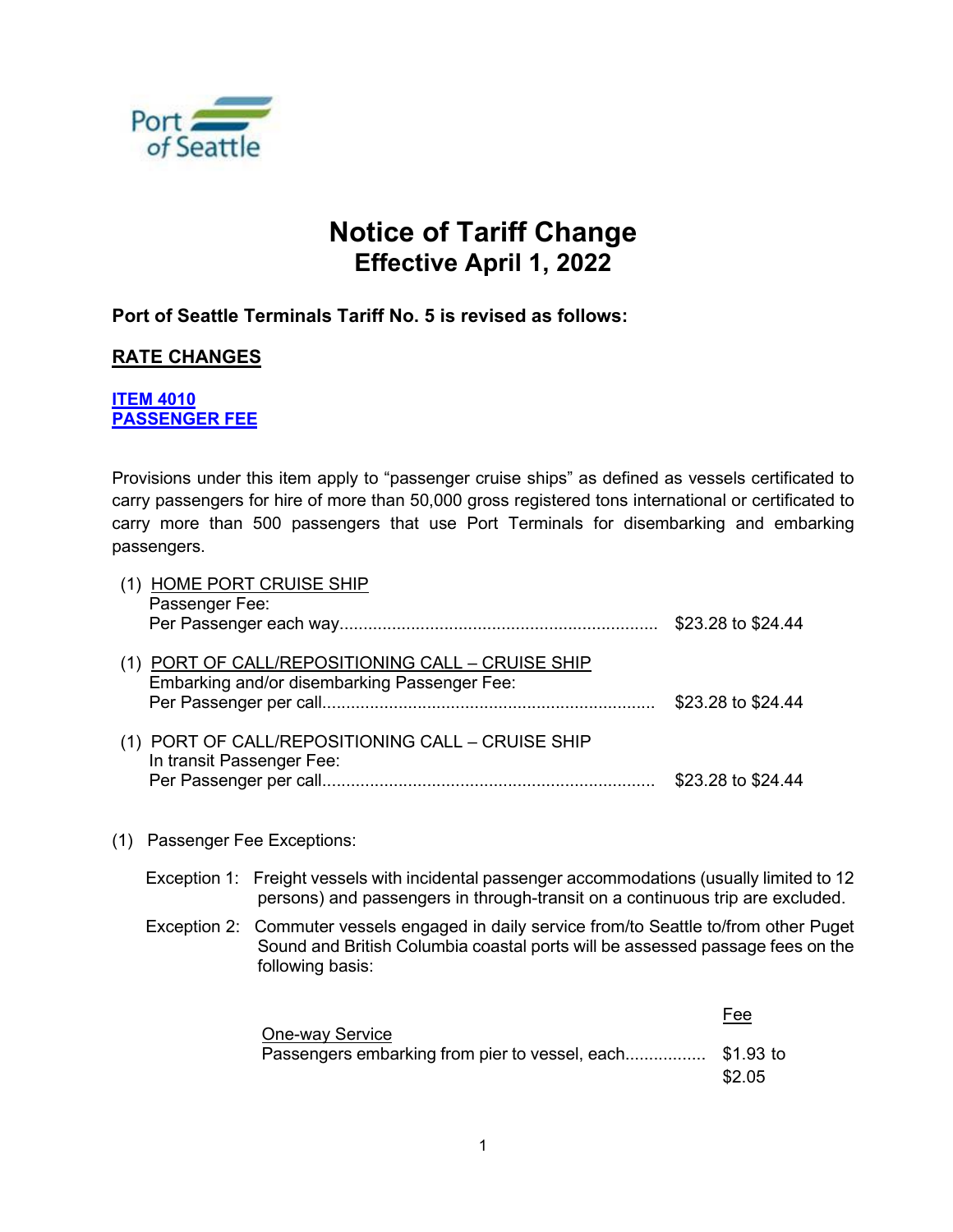Passengers disembarking from vessel to pier, each............ \$1.93 to \$2.05

| Round-trip Service |  |                                                 |  |        |
|--------------------|--|-------------------------------------------------|--|--------|
|                    |  | Passengers embarking and disembarking, same day |  |        |
|                    |  |                                                 |  |        |
|                    |  |                                                 |  | \$2.50 |

## **ITEM 4020 DOCKAGE RATES FOR PASSENGER VESSELS**

Provisions under this Item apply to passenger cruise ships and passenger vessels, equal to or greater than 198 meters (or 650 feet) in length-over-all. Dockage Fee shall be charged per linear foot length-over-all.

| Weekend Home Port Vessel (Friday, Saturday, Sunday and Monday) | \$19.92 to \$20.92 |
|----------------------------------------------------------------|--------------------|
| Mid-week Home Port Vessel (Tuesday, Wednesday and Thursday)    | \$15.31 to \$16.08 |
|                                                                | \$19.92 to \$20.92 |

Dockage rates in **Item 7000(F)** apply to passenger cruise ships and passenger vessels less than 198

### **ITEM 4035**

**DEPARTMENT OF ECOLOGY MEMORANDUM OF UNDERSTANDNG PROGRAM FEE**

Provisions under this Item apply to all passenger cruise ships that use Port Terminals and are subject to the Department of Ecology Memorandum of Understanding. The following standard charges apply per cruise call.

Department of Ecology Memorandum of Understanding Program Fee

|  | \$75.00 to \$27.00 |
|--|--------------------|
|--|--------------------|

#### **ITEM 4036 SANITATION PROGRAM FEE**

Provisions under this item apply to all passenger cruise ships that use Port Terminals and are subject to Center for Disease Control's Conditional Sailing Order.

Per Passenger each way...................................................................... \$0.50 to \$0.32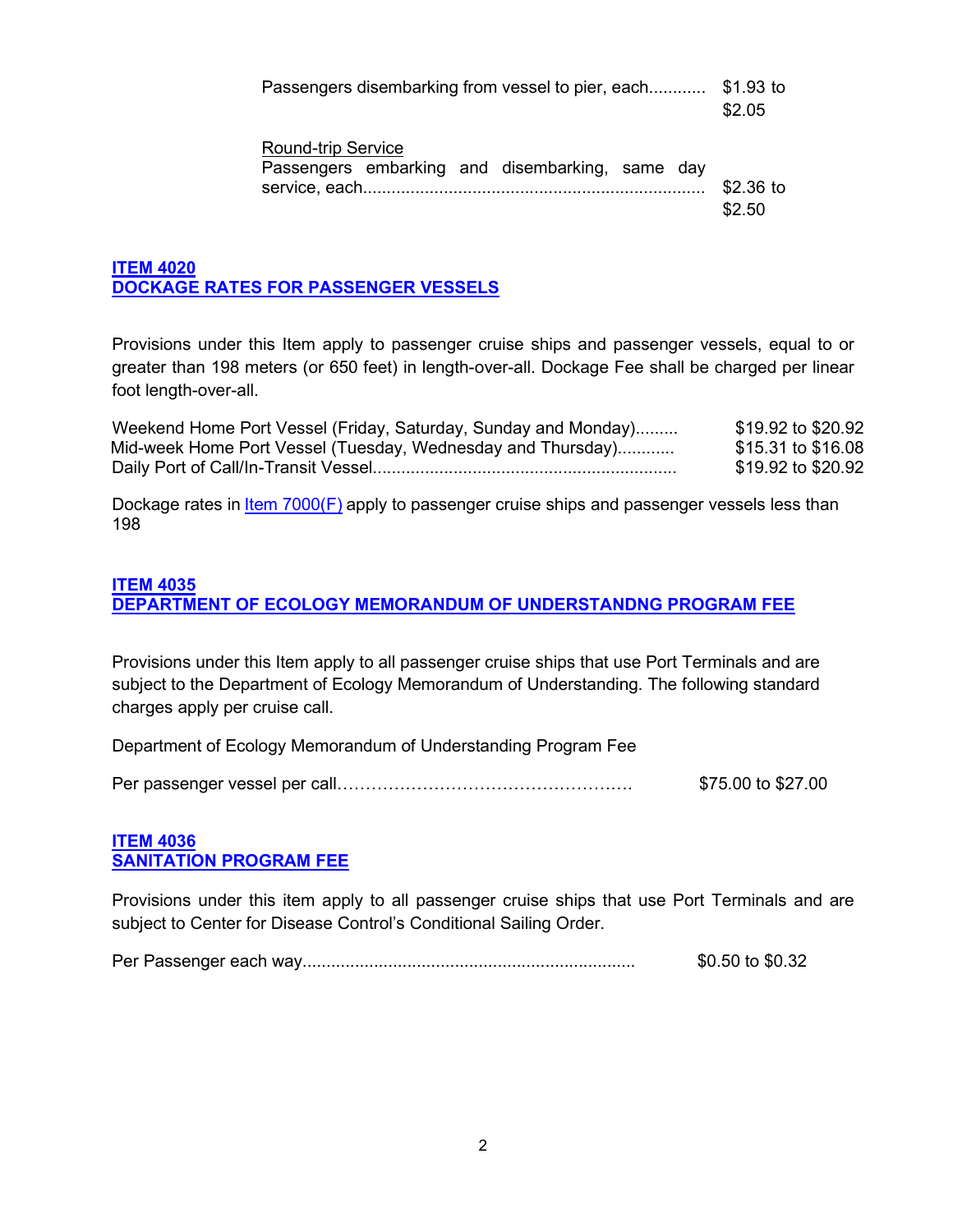# **LANGUAGE CHANGES**

**Reads: ITEM 1040 TERMS, COLLECTION, AND GUARANTEE OF CHARGES**

#### **(C) COLLECTION OF DELINQUENT ACCOUNTS**

#### (1) PAYMENT OF COSTS FOR COLLECTION OF DELINQUENT ACCOUNTS

Accounts which remain unpaid in whole or in part eighty (80) days or more from invoice date will be subject to an additional charge to cover the Port's cost of collection as follows:

When Amount Due Is: Additional Charge Shall Be:

| $$0 - $500.00$          | 50% of amount due |
|-------------------------|-------------------|
| \$500.01 - \$1,000.00   | 25% of amount due |
| $$1,000.01 - $2,000.00$ | 20% of amount due |
| \$2,000.01 and up       | 15% of amount due |

If the Port brings suit for collection of a delinquent account, the prevailing party shall be paid by the other party actual attorney's fees not to exceed 50% of the amount claimed in such suit.

#### (2) ATTORNEY'S FEES IN SUITS FOR COLLECTION

If the Port brings suit for collection of a delinquent account, the prevailing party shall be paid by the other party actual attorney's fees not to exceed 50% of the amount claimed in such suit.

(3) NON-SUFFICIENT FUNDS (NFS) CHARGES

A \$40.00 per transaction fee or the face amount of the check or electronic payment, whichever is less, will be charged and due within fifteen days on payments returned by the bank (except for bankruptcy) of non-collection per RCW 62A.3-515.

### **To Read: ITEM 1040 TERMS, COLLECTION, AND GUARANTEE OF CHARGES**

#### **(C) COLLECTION OF DELINQUENT ACCOUNTS**

(1) PAYMENT OF COSTS FOR COLLECTION OF DELINQUENT ACCOUNTS

When delinquent accounts are assigned to a third-party collection agency, they will be subject to an additional charge to cover the Port's cost of collection.

(2) ATTORNEY'S FEES IN SUITS FOR COLLECTION

If the Port brings suit for collection of a delinquent account, the prevailing party shall be paid by the other party actual attorney's fees not to exceed 50% of the amount claimed in such suit.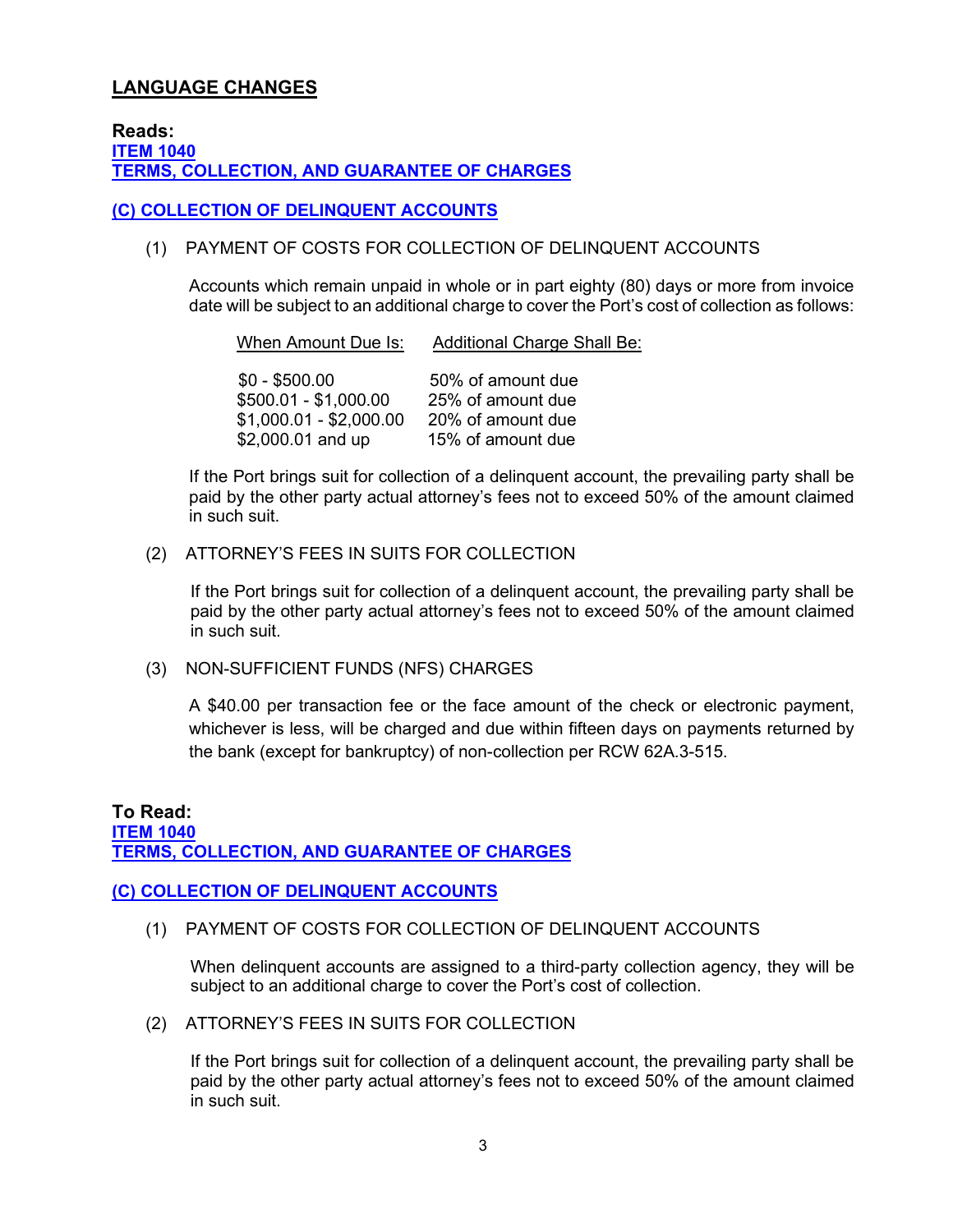#### (3) NON-SUFFICIENT FUNDS (NFS) CHARGES

A \$40.00 per transaction fee or the face amount of the check or electronic payment, whichever is less, will be charged and due within fifteen days on payments returned by the bank (except for bankruptcy) of non-collection per RCW 62A.3-515.

**Reads: ITEM 4010 PASSENGER FEE**

Provisions under this item apply to "passenger cruise ships" as defined as vessels certificated to carry passengers for hire of more than 50,000 gross registered tons international or certificated to carry more than 500 passengers that use Port Terminals for disembarking and embarking passengers.

|     |                           | (1) HOME PORT CRUISE SHIP                                                                                                                                                                       |         |
|-----|---------------------------|-------------------------------------------------------------------------------------------------------------------------------------------------------------------------------------------------|---------|
|     | Passenger Fee:            |                                                                                                                                                                                                 |         |
|     |                           | (1) PORT OF CALL/REPOSITIONING CALL - CRUISE SHIP<br>Embarking and/or disembarking Passenger Fee:                                                                                               | \$24.44 |
|     | In transit Passenger Fee: | (1) PORT OF CALL/REPOSITIONING CALL - CRUISE SHIP                                                                                                                                               |         |
| (1) |                           | Passenger Fee Exceptions (Non Cruise Vessels):                                                                                                                                                  |         |
|     |                           | Exception 1: Freight vessels with incidental passenger accommodations (usually limited to 12<br>persons) and passengers in through-transit on a continuous trip are excluded.                   |         |
|     |                           | Exception 2: Commuter vessels engaged in daily service from/to Seattle to/from other Puget<br>Sound and British Columbia coastal ports will be assessed passage fees on the<br>following basis: |         |
|     |                           |                                                                                                                                                                                                 | Fee     |
|     |                           | One-way Service<br>Passengers embarking from pier to vessel, each                                                                                                                               | \$2.05  |
|     |                           | Passengers disembarking from vessel to pier, each \$2.05                                                                                                                                        |         |
|     |                           | <b>Round-trip Service</b><br>Passengers embarking and disembarking, same day                                                                                                                    | \$2.50  |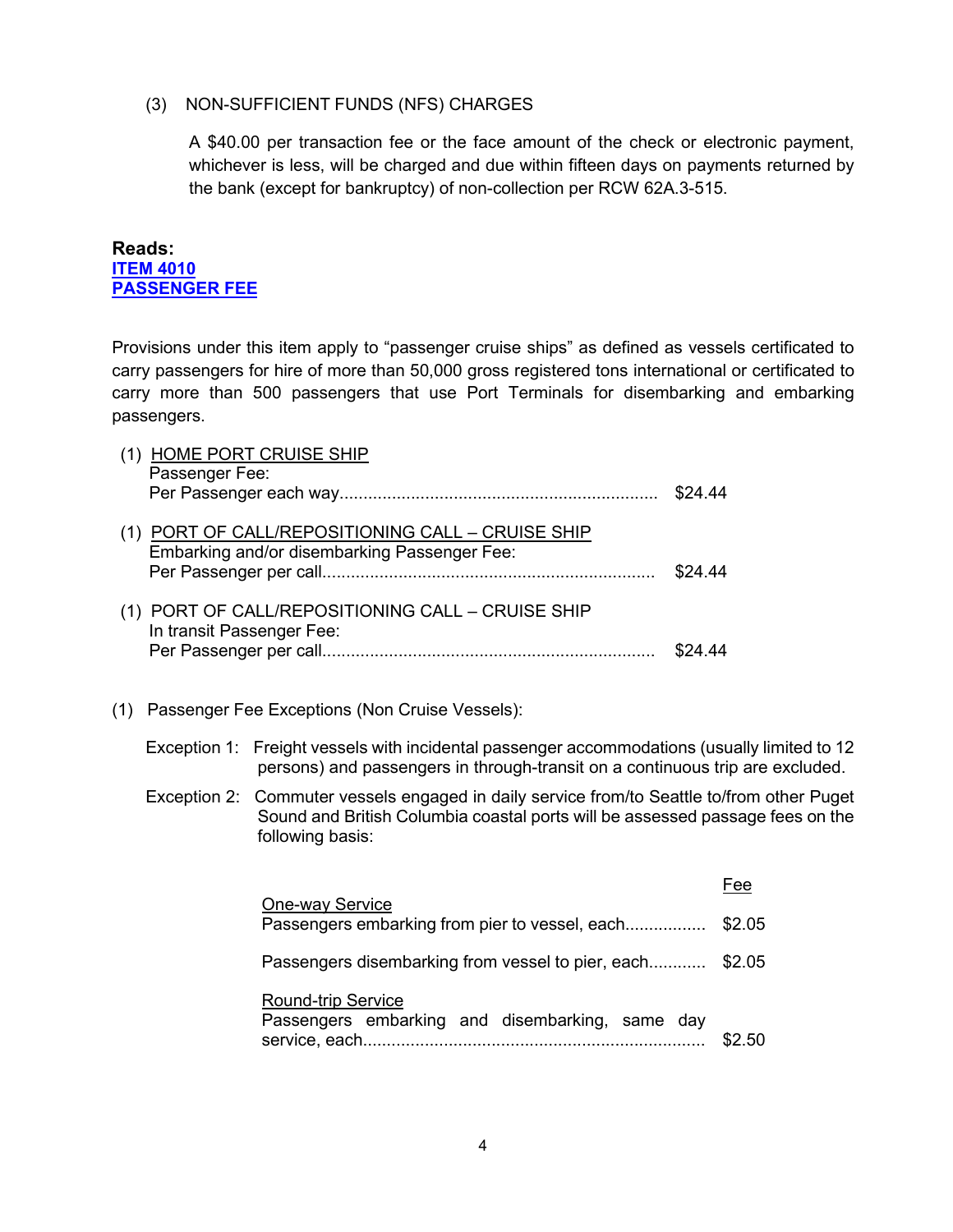## **To Read: ITEM 4010 PASSENGER FEE**

Provisions under this item apply to "passenger cruise ships" as defined as vessels certificated to carry passengers for hire of more than 50,000 gross registered tons international or certificated to carry more than 500 passengers that use Port Terminals for disembarking and embarking passengers.

| (1) HOME PORT CRUISE SHIP<br>Passenger Fee:       |         |
|---------------------------------------------------|---------|
|                                                   | \$24.44 |
| (1) PORT OF CALL/REPOSITIONING CALL - CRUISE SHIP |         |
| Embarking and/or disembarking Passenger Fee:      |         |
|                                                   | \$24.44 |
| (1) PORT OF CALL/REPOSITIONING CALL - CRUISE SHIP |         |
| In transit Passenger Fee:                         |         |
|                                                   |         |
|                                                   |         |

#### (1) Passenger Fee Exceptions:

- Exception 1: Freight vessels with incidental passenger accommodations (usually limited to 12 persons) and passengers in through-transit on a continuous trip are excluded.
- Exception 2: Commuter vessels engaged in daily service from/to Seattle to/from other Puget Sound and British Columbia coastal ports will be assessed passage fees on the following basis:

| One-way Service<br>Passengers embarking from pier to vessel, each            | \$2.05 |
|------------------------------------------------------------------------------|--------|
| Passengers disembarking from vessel to pier, each \$2.05                     |        |
| <b>Round-trip Service</b><br>Passengers embarking and disembarking, same day | S2 50  |

Exception 3: Passenger vessels that do not meet the definition of a "passenger cruise ship" as defined in this Tariff, with an itinerary anticipating an overnight stay on board for passengers or crew will be assessed passage fees as follows:

Per Passenger per call …………………………………….… \$24.44